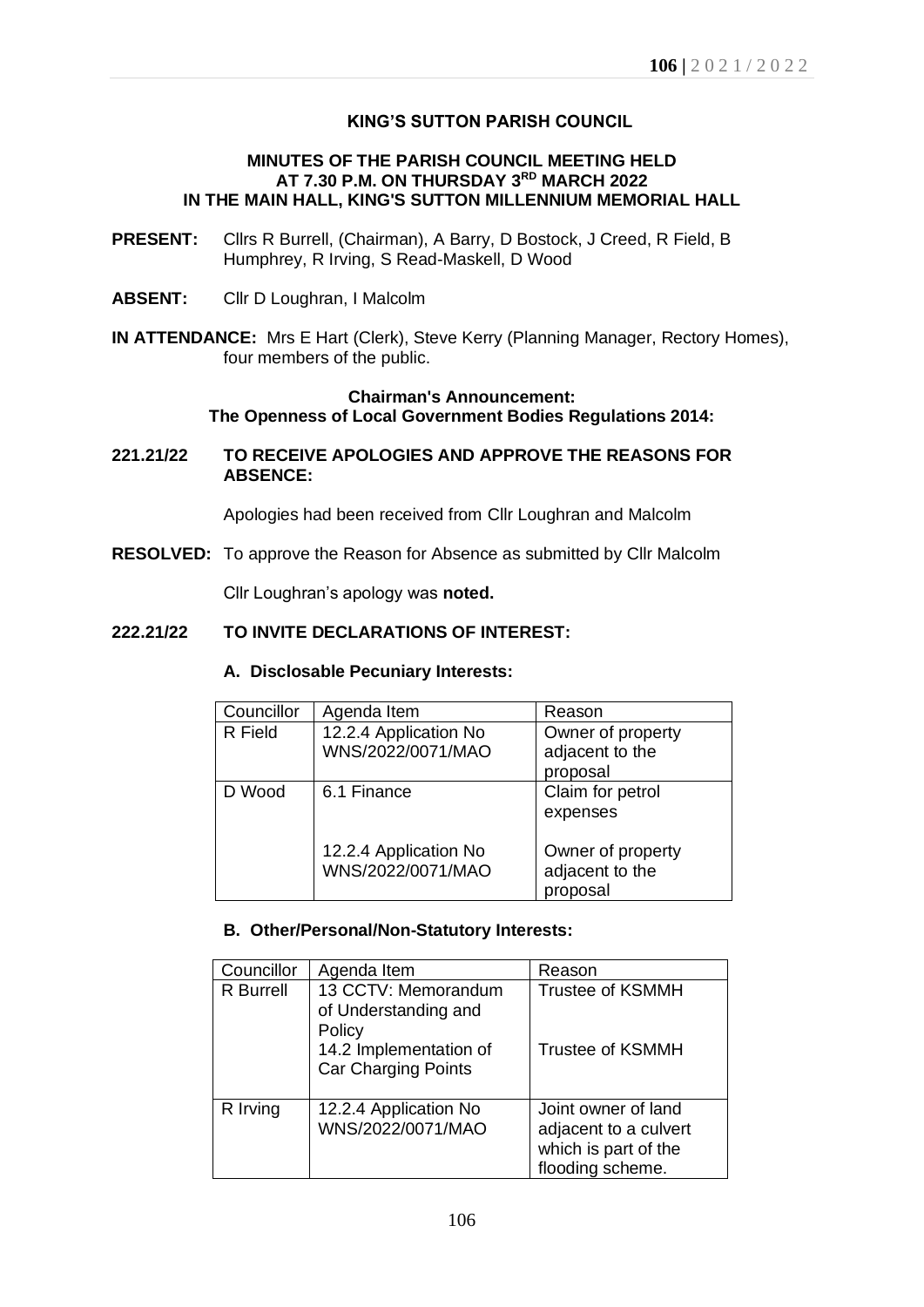## **C. To receive Requests for Dispensations:**

The Clerk confirmed that requests had been received from Cllr Field and Wood (Agenda Item 12.2.4) and were granted.

### **223.21/22 PUBLIC PARTICIPATION: AN OPPORTUNITY FOR MEMBERS OF THE PUBLIC TO ADDRESS THE COUNCIL ON ITEMS LISTED ON THE AGENDA:**

Steve Kerry clarified that he felt that the application submitted by Rectory Homes (WNS/2022/0071/MAO) addressed the concerns of both residents and the Parish Council regarding flooding issues expressed at the presentation and subsequently. He advised the Parish Council that Rectory Homes felt that comments from Highways regarding the validity of the access as an unadopted road were a moot point and that there was a significant need for Affordable Housing in the locality which gave weight to the application.

## **224.21/22 TO CONFIRM THE ACCURACY OF THE MINUTES OF THE MEETING HELD 3 RD FEBRUARY 2022:** (previously distributed)

**RESOLVED:** To approve the Minutes of the meeting held 3<sup>rd</sup> February 2022

### **225.21/22 TO NOTE REPORTS FROM:**

### **A. the Clerk:**

#### **MATTERS ARISING**

Minute 205.21/22 HSBC Moneymaker Account

This account has now been closed and all funds (£165,248.21) transferred to Unity Trust Bank.

Minute 207.21/22 B GUHG has given permission for the trees requested on Orchard Way. A recommendation for purchase is to be reviewed under Agenda Item 7.2

Minute 212.21/22

All consultation responses were submitted.

Regarding Rectory Homes' application, Cllr R Breese attended a meeting with Cllrs Burrell and Irving and the Clerk at which she undertook to provide details of the Lead Local Flood Authority contact. Contact has now been with Ruth Burnham who will be provided with information from the Parish Council.

**Noted;** the Clerk clarified that the Parish Council wishes to provide local information regarding flooding for the consideration of the Lead Local Authority when commenting on the Rectory Homes application.

Minute 213.21/22 B.4.1 Highways Improvement Project

Helen Howard has advised that it will be April 2022 at the earliest before the outcome of the panel is known (chicane on Astrop Road)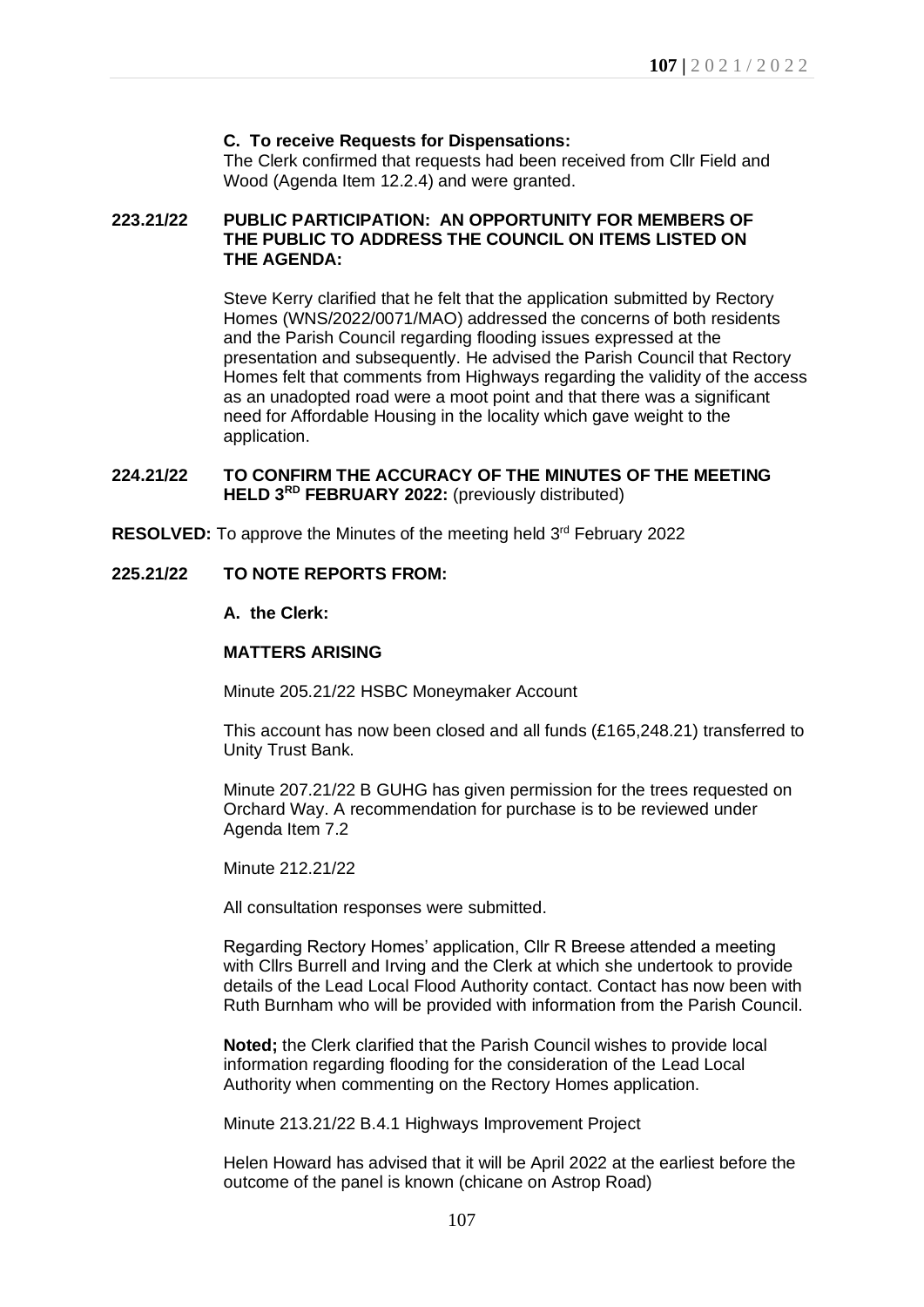Minute 213.21/22 B.9.5 King's Sutton Football Club

Correspondence has been received and circulated regarding the type of mower required and why it is needed. The model is available to purchase for £3885.94 plus VAT.

**Noted** that the Playing Fields Association was unaware of the application.

**RESOLVED:** To decline the application for the grant from the King's Sutton Football Club and communicate that the Parish Council would be minded to support a joint approach from the Playing Fields Association and the Football Club.

Minute 219.21/22: Substation on Astrop Road

Western Power has responded positively to the Parish Council's request to restrict access to stop anti-social behaviour; an update on their proposal is awaited.

#### **OTHER**

VAT reclaim for March 2021 – September 2021: £4137.99 was credited on 1st March 2022.

#### Storm Damage:

AGU Treecraft Ltd have been instructed to undertake a survey of all trees owned by the PC to check for any damaged branches which need to be removed.

Column on Halestrap Way: this was reported to Highways by a resident as leaning dangerously and was attended on an emergency basis by Balfour Beatty (invoice 16470 for £505.76 plus VAT) and requires tarmac repair (quotation for £257.65 plus VAT accepted)**.** Zurich Insurance are aware of the incident and a claim will be submitted.

#### **RESOLVED:** To approve the tarmac repair expenditure

Marcus Young has advised that prices will raise from 1<sup>st</sup> April 2022 to £3.00 per bin empty (currently £2.80); this is due to increases in fuel prices and landfill taxes coupled with an increase in the volume of waste collected.

West Northamptonshire Council has launched the **Thrive West Northants Big Conversation** – an online forum where residents and businesses can have their say on anything and everything to help develop future plans on a range of topics, including making the area a more sustainable place to live and work. The conversation forum, which is totally anonymous and is open until 5pm on 21st March, enables people to comment, discuss and suggest ideas about what things the council should be doing and prioritising.

The Little Brook Ward Meeting was held on Monday 28th February 2022 and was attended by several parishes, RAF Croughton and Cllr Breese. Poor communication and response times from WNC (especially Planning) were highlighted as a major concern. Other topics discussed include Street Lighting contractors (reliability), electric vehicle charging points (several parishes are hoping to install) and traffic calming through local villages (there were differing opinions on the effectiveness of chicanes and frustration expressed that WNC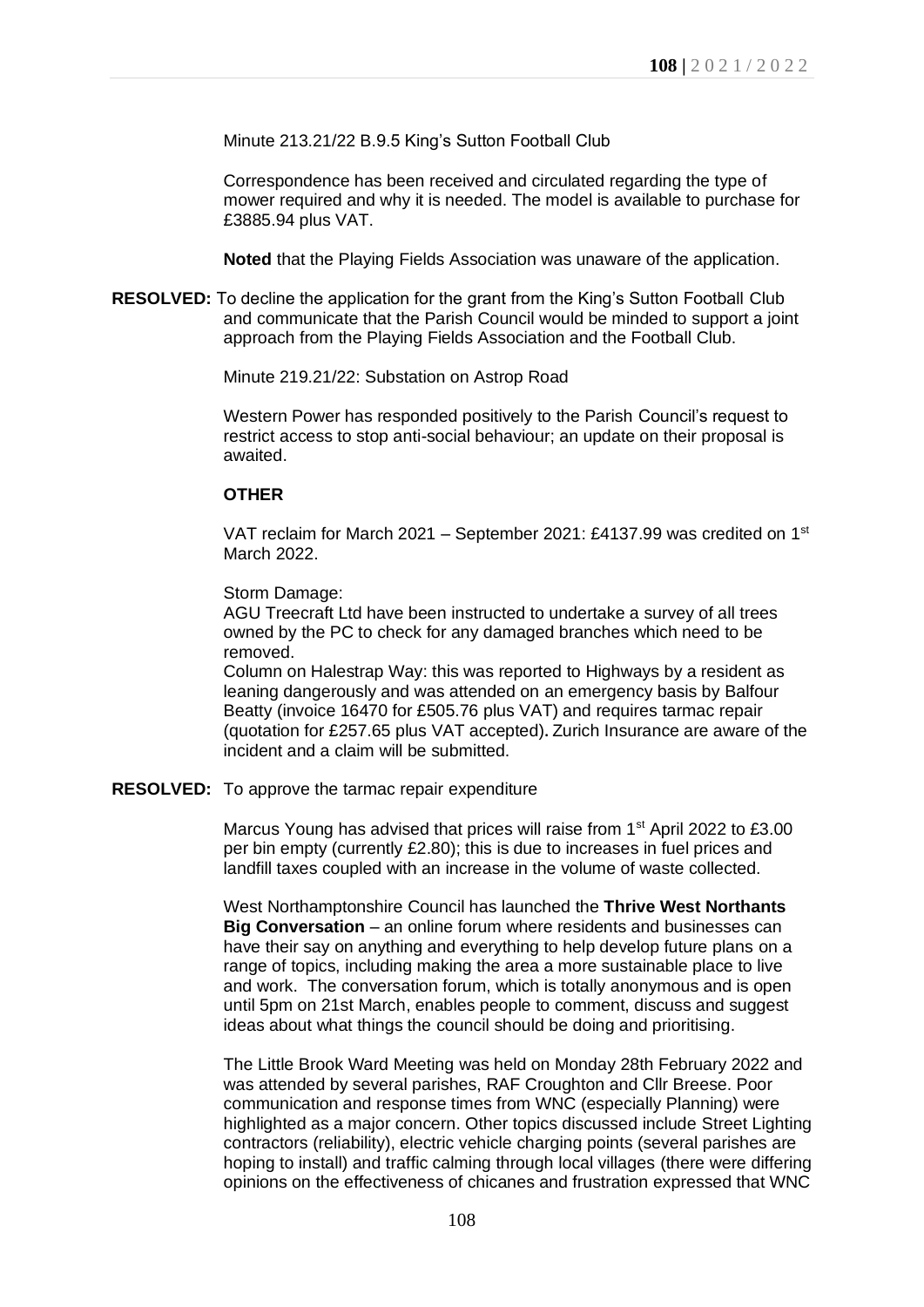will not install rumble strips or speed bumps. The proposed development on junction 10 of the M40 was also discussed. The next meeting is Monday  $26<sup>th</sup>$ September 2022.

Noted that the meeting format appeared to be useful and informative.

**RESOLVED:** To send Council representation to future meetings.

The Rt Hon. Dame Andrea Leadsom MP will be dropping into the coffee morning at Memorial Hall on Friday 20th May, at 10 a.m.

ACRE: The next Parish Council Network meeting will take place on Wednesday 30th March from 5pm to 7pm (on Zoom or in person at the Hunsbury Hill Centre). The theme for this month's event is: How to Green Your Community.

Ford and McHugh have advised that as of April 2022 the following charges will apply: To travel to site and repair 1no. streetlight - £160.00 each Additional repairs will be charged at £90.00 each if completed on the same visit. (Currently £35 as previously charged by Aylesbury Mains)

**RESOLVED:** To consider street lighting ad hoc maintenance at the March Finance, Governance and Policy Committee Meeting.

> Oxfordshire Play Association has advised that it has been successful in gaining grant funding for an activity fun day in King's Sutton. Proposed date: Saturday 27th August 2022 Proposed venue: the Rec

#### **The Clerk was thanked for her report.**

- **B. the Chairman: nil report**
- **C. the Vice Chairman: nil report.**
- **D. the unitary Councillors: nil report**

### **226.21/22 FINANCE SCHEDULE:**

| King's Sutton Parish Council - March 2022 |             |             |
|-------------------------------------------|-------------|-------------|
|                                           | 28.02.2022  | 31.01.2022  |
| Unity Trust Bank - current                | £219.499.40 | £77.137.59  |
| Unity Trust Bank - instant access         | £5,005.24   | £5,005.24   |
| HSBC: Money Market Account:               | £0.00       | £165,237.75 |

### **A. To Approve the Payments:**

|                          |                                        | King's Sutton Parish Council - March 2022 |                                                            |                    |                 |                            |
|--------------------------|----------------------------------------|-------------------------------------------|------------------------------------------------------------|--------------------|-----------------|----------------------------|
|                          |                                        |                                           | 28.02.2022                                                 |                    | 31.01.2022      |                            |
|                          | Unity Trust Bank - current             |                                           | £219,499.40                                                |                    | £77,137.59      |                            |
|                          | Unity Trust Bank - instant access      |                                           | £5,005.24                                                  | £5,005.24          |                 |                            |
|                          |                                        |                                           | £0.00                                                      | £165,237.75        |                 |                            |
|                          | HSBC: Money Market Account:            |                                           |                                                            |                    |                 |                            |
|                          |                                        |                                           |                                                            |                    |                 |                            |
|                          |                                        | A. To Approve the Payments:               |                                                            |                    |                 |                            |
|                          | To ratify<br>Date Cheque/DD/BACS Payee |                                           | <b>Description</b>                                         | Amt (incl VAT)     | <b>VAT</b>      | VAT Reg No.                |
| 26.02.2022               | DD BT                                  |                                           |                                                            |                    | £26.47          |                            |
|                          |                                        |                                           | Telephone and Broadband                                    | £158.82            |                 | 245 7193 48                |
| 09.03.2022<br>09.03.2022 |                                        | DD Yü Energy                              | Invoice 00729346<br>Invoice 00729347                       | £120.73<br>£360.95 | £5.75<br>£60.16 | 236 2276 15<br>236 2276 15 |
| 09.03.2022               |                                        | DD Yü Energy<br>DD Yü Energy              | Invoice 00729348                                           | £31.16             |                 | 236 2276 15                |
| 18.03.2022               |                                        | DD ICO                                    |                                                            | £40.00             | £1.48           |                            |
| 15.03.2022               |                                        | <b>DD NEST</b>                            | Data protection renewal fee<br>March pension contributions | £83.88             |                 |                            |
|                          |                                        |                                           |                                                            |                    |                 |                            |
|                          | <b>To Approve</b>                      |                                           |                                                            |                    |                 |                            |
| Date                     | <b>Cheque/BACS Payee</b>               |                                           | <b>Description</b>                                         | Amt (incl VAT)     | <b>VAT</b>      | VAT Reg No.                |
| 03.03.2022               |                                        | <b>BACS E Hart</b>                        | Travel expenses                                            | £10.80             |                 |                            |
| 03.03.2022               |                                        | <b>BACS D Wood</b>                        | Travel expenses                                            | £16.20             |                 |                            |
| 03.03.2022               |                                        | <b>BACS KSMMH</b>                         | Rent and Meetings for February                             | £174.00            |                 |                            |
| 03.03.2022               |                                        | <b>BACS Marcus Young</b>                  | Invoice 3811                                               | £463.88            | £77.28          | 650673044                  |
| 03.03.2022               |                                        | <b>BACS Marcus Young</b>                  | Invoice 3827                                               | £463.88            | £77.28          | 650673044                  |
| 03.03.2022               |                                        | <b>BACS Oxford Play Assn</b>              | Invoice 8013                                               | £500.00            |                 |                            |
| 03.03.2022               |                                        | <b>BACS M Dempsey</b>                     | Invoice 1384                                               | £1,740.00          |                 |                            |
| 03.03.2022               |                                        | <b>BACS Forde And McHugh Ltd</b>          | Invoice 25220                                              | £882.96            | £147.80         | 208928151                  |
| 03.03.2022               |                                        | <b>BACS Cloud Next Lt</b>                 | <b>Invoice 175283</b>                                      | £132.00            | £22.00          | 825509426                  |
| 03.03.2022               |                                        | <b>BACS Cloud Next Lt</b>                 | Invoice 175284                                             | £119.98            | £19.99          | 825509426                  |
| 03.03.2022               |                                        | <b>BACS SES Water Services</b>            | Usuage to 28/02/2022                                       | £15.53             |                 |                            |
| 03.03.2022               |                                        | <b>BACS Balfour Beatty</b>                | Reference 16470 - repairs to column                        | £606.91            | £101.15         | 217967235                  |
| 27.03.2022               |                                        | <b>BACS E Hart</b>                        | March Wages                                                | £1.389.72          |                 |                            |
| 30.03.2022               |                                        | <b>BACS HMRC</b>                          | PAYE and NI Month 12                                       | £415.94            |                 |                            |
|                          |                                        |                                           | Total                                                      | £7,727.34          | £539.36         |                            |
|                          |                                        |                                           |                                                            |                    |                 |                            |
|                          |                                        |                                           |                                                            |                    |                 |                            |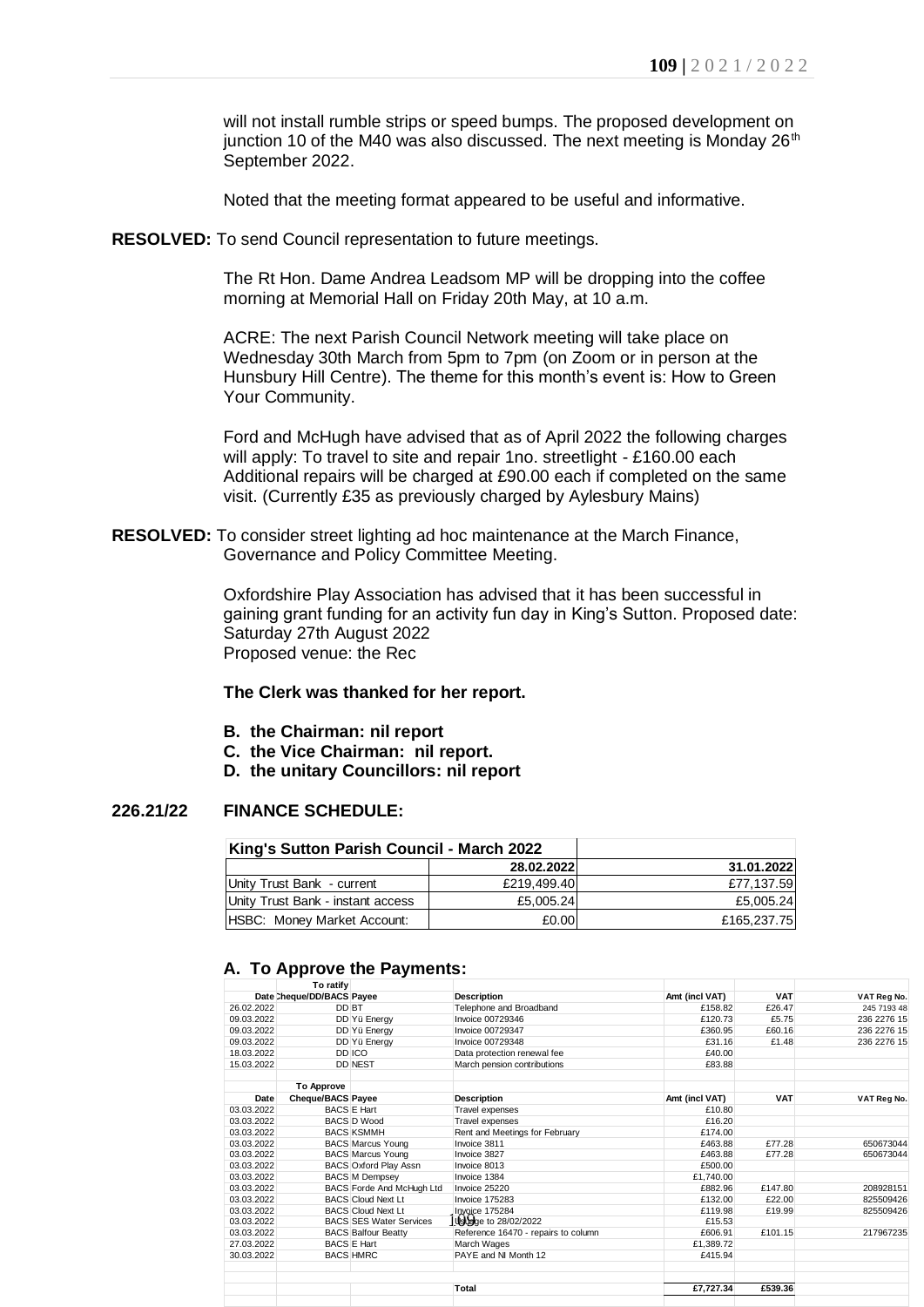## **RESOLVED:** To approve the payments.

#### **B. To Note Receipts:**

| <b>Receipts</b> | <b>Type Payer</b>              | <b>Description</b>    | Amt       |
|-----------------|--------------------------------|-----------------------|-----------|
| 28.02.2022      | <b>BACS</b> Private individual | <b>Memorial bench</b> | £1,000.00 |
| 21.02.2022      | <b>BACS</b> Private individual | Grave purchase        | £138.00   |
|                 |                                |                       |           |
|                 |                                |                       |           |
|                 |                                |                       |           |
|                 |                                | Total                 | £1.138.00 |

#### **Noted.**

### **227.21/22 WARDEN REPORTS: TO CONSIDER ISSUES RAISED BY A. Footpaths Warden:**

Dave Hall informed the meeting that he had struggled to contact a Highways Representative when the Rights of Way Officer was on annual leave.

**RESOLVED:** To express the Parish Council's dissatisfaction to the relevant person at Highways. **Action:** the Clerk

> **AS10: noted** that there are discrepancies between the definitive map and the actual paths walked (due to a broken bridge).

**RESOLVED:** To support the Footpaths Warden in his efforts to resolve the issue

**Noted** that the Footpath Warden was interested in seeking a connection between AS19 and AS18 at Little Purston.

## **B. Tree Warden: Queen's Green Canopy project: to review proposal**

A quote for £404.92 (with a possible 20% discount) had been obtained for 8 trees. The Clerk advised that stocks were running low and difficult to confirm**.**

- **RESOLVED:** To purchase a total of 8 trees at the most competitive price possible: 1 Rowan and 2 Cherries (Prunus padus) on Orchard Way To plant a total of 2 rowans and 3 cherries (prunus avium) on Windsor Close (east and west side) **Action:** the Clerk
- **RESOLVED:** To approach an approved contractor to arrange staking and planting of the trees. **Action:** the Clerk
- **RESOLVED:** To inform Grand Union Housing that some small new saplings had appeared on the Orchard Way Green and confirm that they would like them removed if they impacted the Parish Council planting.

Cllr Bostock volunteered to store the trees until they were planted.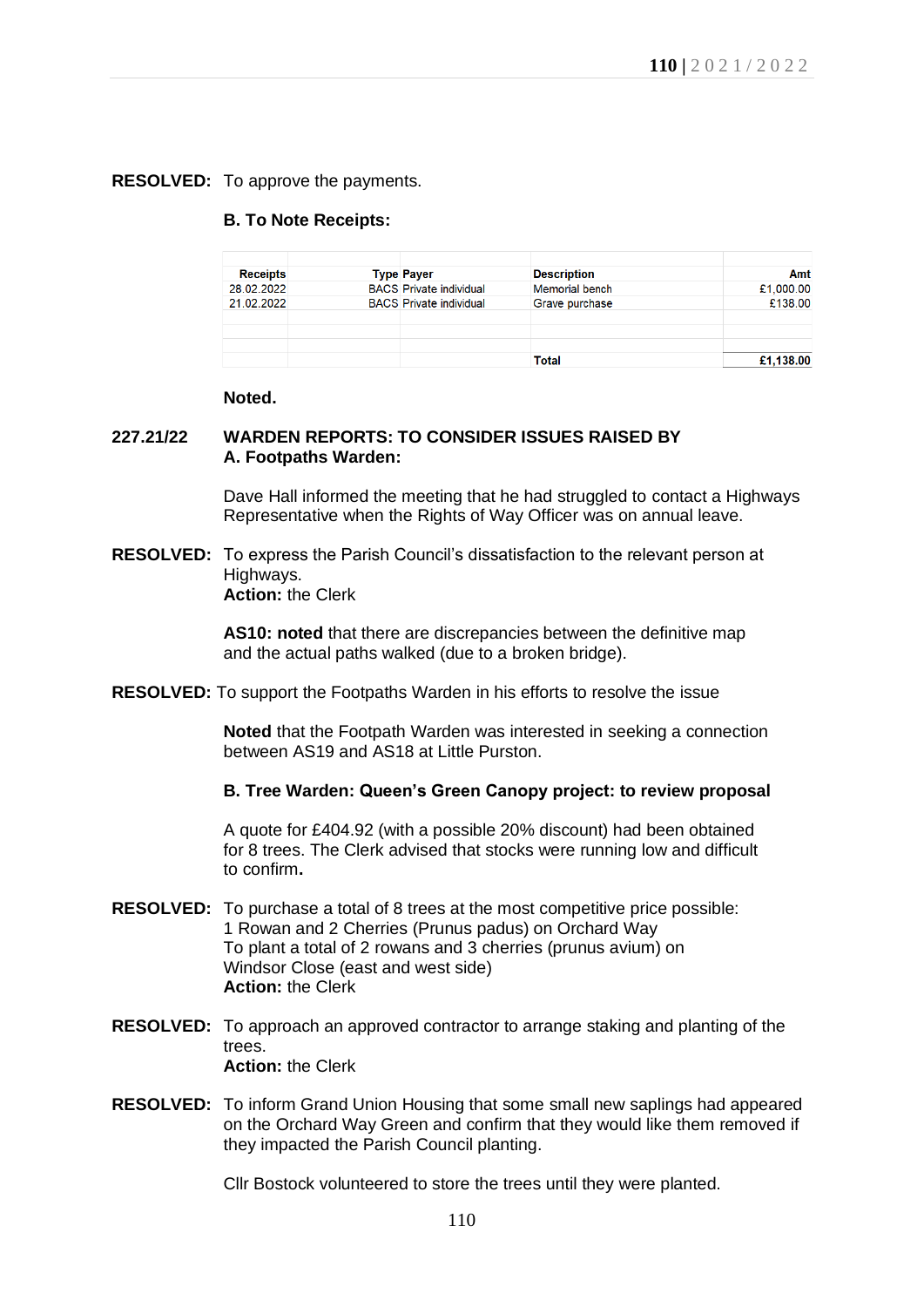### **C. War Memorial Warden: to discuss position/storage of the Tommy Soldier**

**RESOLVED:** To place the soldier permanently on the grass between the War Memorial and the path to the church. **Action**: Cllr Field

#### **228.21/22 GENERAL POWER OF COMPETENCE: TO RE-ADOPT**

**RESOLVED:** To re-adopt the general power of competence, noting that all criteria were met (100% of Councillors elected, the Clerk holds a CiLCA qualification and has undertaken the relevant training.)

### **229.21/22 ANNUAL PARISH MEETING 2022: WEDNESDAY 20TH APRIL 2022 A. To consider items for the Agenda**

**Noted** that Chairman's report would be read out at the meeting and those attending would be given the opportunity to pose questions regarding the other reports. The Statement of Key Objectives required updating for presentation.

**Noted** that presentations would take place for service to the community.

#### **B. To set a deadline for receipt of reports**

Agreed that reports should be submitted to the Clerk by 7<sup>th</sup> April 2022.

#### **C. To discuss arrangements**

**Agreed** to investigate publicity methods to advertise the Meeting (possibly an insert in the KST)

#### **230.21/22 CONSIDERATION OF REQUEST FROM KING'S SUTTON PRESCHOOL TO VARY THE TERMS OF THE RECENT GRANT AWARD**

**RESOLVED:** To approve the request, noting that the grant monies would now be used to purchase different equipment.

## **231.21/22 TRAINING: COURSES AND WORKSHOPS A. To Receive Requests for places on courses**

None received.

## **B. To Receive Feedback from Councillors on attended courses**

None.

### **232.21/22 PLANNING:**

- **A. Chairman's Report: nil report**
- **B. To consider Recommendations from the Meeting held at 6.30 p.m. on 3 rd March 2022**
- **B.1. Applications:**
- **B.1.1 Application No WNS/2022/0264/FUL**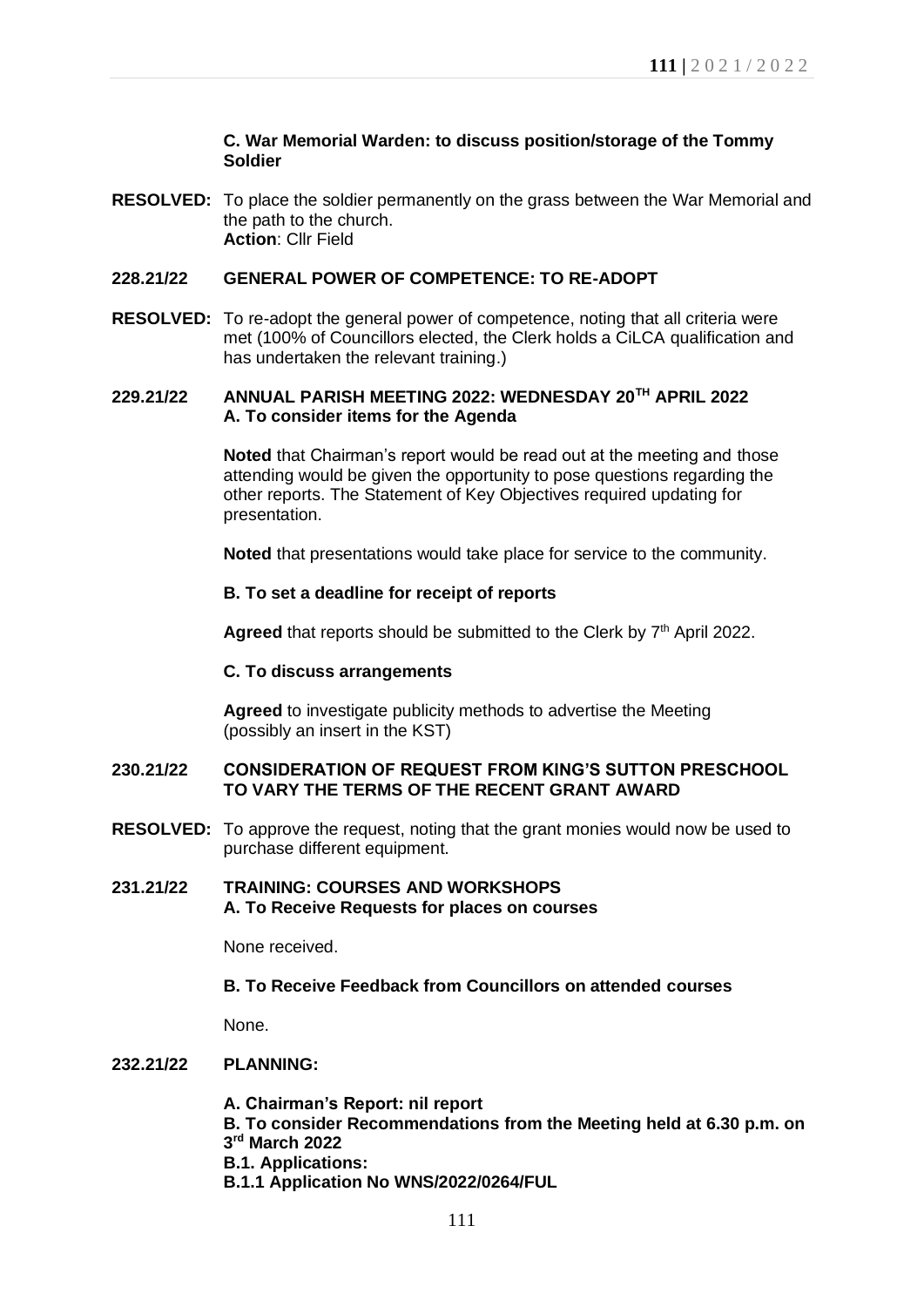#### **Proposal: Proposed front/side extension. Location: 1A Orchard Way Kings Sutton OX17 3PY**

Recommendation B.1.1: that the Parish Council objects to the application for the following reasons:

- it considers the site to be overdeveloped already
- the development would intensify the already overbearing nature of the property
- the street scene would be impacted negatively due to the extension being in front of the building line
- parking provision, which is already inadequate, would be further exacerbated

**RESOLVED:** To adopt recommendation B.1.1.

**B.1.2 Application No WNS/2022/0374/FUL Proposal: Demolition of existing conservatory, external store and WC. New two storey side/rear extension and loft conversion. Location: 4 Orchard Way Kings Sutton West Northamptonshire OX17 3PY**

Recommendation B.1.2: that the Parish Council has no objection to the application.

**RESOLVED:** To adopt recommendation B.1.2.

**B.1.3 Application No WNS/2022/0271/SCR Proposal: Screening Opinion for proposed construction of a commercial development of between 1.2 million and 1.5 million square feet of logistics/warehousing and associated infrastructure and landscaping on land at Junction 11 M40, Banbury, OX17 2BH Location: Junction 11 M40, Banbury, OX17 2BH**

Recommendation B.1.3: that the Parish Council responds to the proposal stating that it considers that, due to the likely impact on biodiversity and traffic, a future application should be accompanied by an Environmental Impact Assessment.

#### **RESOLVED:** To adopt recommendation B.1.3

### **B.1.4 Application No WNS/2022/0071/MAO**

**Proposal: Outline planning permission for residential development of up to 31 no. dwellings with all matters reserved except access. Including affordable housing, together with creation of new areas of open space, a new access off Hampton Drive, landscaping and all enabling and ancillary works.**

**Location: Land North Off Blenheim Rise, Kings Sutton, Northamptonshire**

Recommendation B.1.4: that the Parish Council objects to the application for the following reasons:

DEVELOPMENT OUTSIDE THE VILLAGE CONFINES – the proposal is located outside our village confines - and is in what is designated as a Special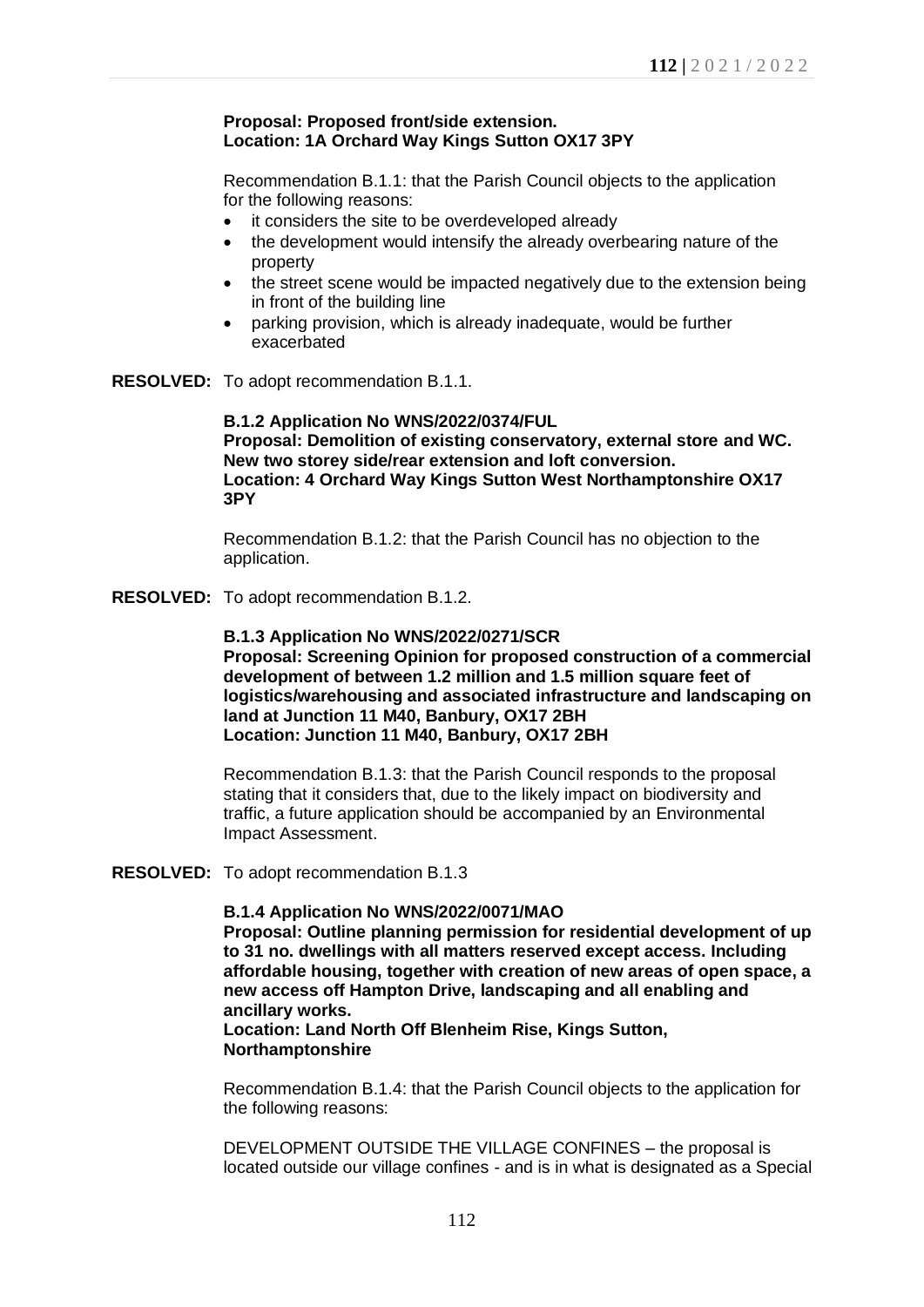Landscape Area (SLA) (Aynho, Cherwell Valley & Eydon). It marks a continuing urbanisation of what has traditionally been a village community. The Parish Council notes that the LPA currently has in excess of 5 years' (6.32) Housing Supply and that therefore there is no presumption in favour of sustainable development. Neither does the Parish Council accept that the proposed development fulfils the conditions which would make it a 'Rural Exception Site' under the terms of the West Northants Joint Core Strategy Policy H 3. The proposal fails to comply with the relevant Planning Policies as highlighted by WNC's Planning Policy Team in their consultation response.

FLOODING AND DRAINAGE ISSUES – the site and its surroundings have a serious history of flood incidents and whilst the Parish Council notes the contents of the developer's Flood Risk Assessment and acknowledges that the developer has no obligation to improve flood risk, it nevertheless has reservations regarding the likely effectiveness of the proposed attenuation scheme. In particular, the Banbury Lane culvert appears to be already close to capacity and it is felt the interface of the ditch and culvert at the Hampton Drive agricultural entrance is likely to be inadequate. Furthermore, the Parish Council considers that the consultants' calculations have not taken adequate account of a feature of the land surrounding the site. Surface water flooding there, because of the clay features, results in a previously observed characteristic whereby, when a sufficient volume has accumulated on sodden fields upstream of the site, this volume is for a time retained by 'friction' and then, once a certain weight of water accumulates on the ground, it is suddenly released and flows down the hill into any development in its path. This was the cause of the 1998 flooding in Windsor Close and nothing in the developer's outline proposals explains how this flash flooding phenomenon will be addressed.

HOUSE TYPES, SIZES AND AFFORDABILITY ISSUES – the Parish Council notes and concurs with the comments of the Strategic Housing Team in that the proposed housing mix does not meet the needs of the parish. In particular the need for 1-bedroom properties is high (14 households on 25th February 2022 out of a total of 32 on the Housing Register) and the development proposes no 1-bedroom properties. Furthermore, despite the Policy requirement for 5% of developments of over 20 houses to be single storey, no bungalows are proposed, nor are any flats, whilst the Housing Register indicates seven households requiring sheltered accommodation.

INFRASTRUCTURE AND EFFECT ON SUSTAINABILITY OF VILLAGE INCLUDING TRAFFIC, EDUCATION, BUSINESS AND TRANSPORT ISSUES - The village has narrow streets, sharp corners, parking problems on highways and limited access points. Its ability to cope with additional traffic is of major concern. The entrance to the proposed site too is in a congested traffic area. In addition, the main route to Banbury via the Oxford Road, passes over a weight restricted rail bridge and two narrow single file river/canal bridges. The Parish Council questions the assumption that, with car parking 103 cars in the development, it is likely that there will be only 10 cars per hour in and out at peak times as stated in the desk studies and also questions the validity of a traffic survey carried out during the Covid-19 pandemic.

The Parish Council expresses concerns that the preschool's capacity will be exceeded, and highlights that the developer's assertion that there is a medical practice in the village is incorrect. Additionally, there is now only a minibus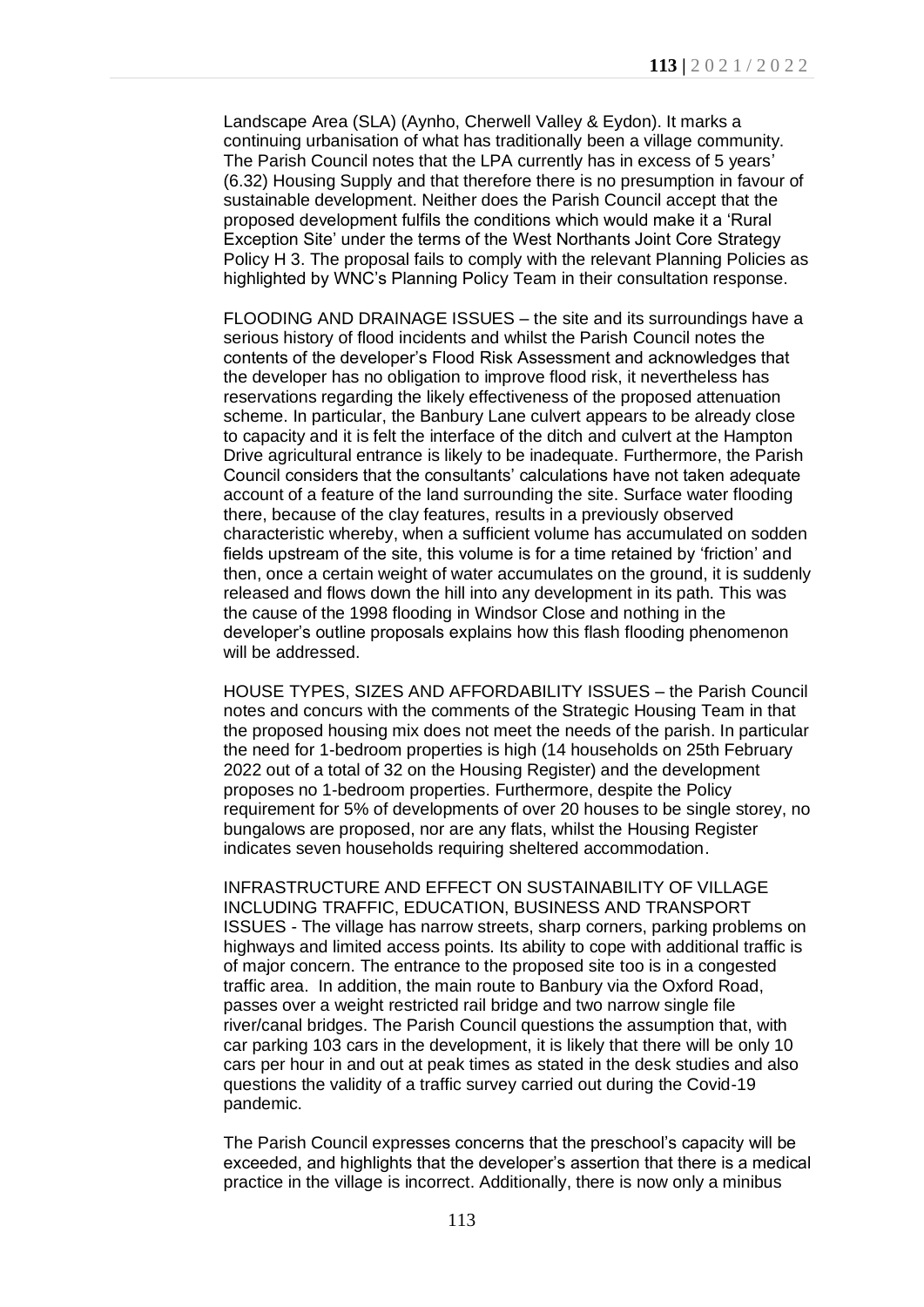bus on Tuesdays and Thursdays aimed at reducing isolation for concessionary bus pass holders rather than the previous regular public bus service.

THE CONSTRUCTION PHASE - The Parish Council believes that, due to the size of the development and the impact of construction upon the traffic in an already constricted area, the Construction Traffic Management Plan should form part of the planning application and not be addressed as part of a planning condition attached to any permission

S106 - Without prejudicing any other comments we have made in presenting our views on the proposed development, it is submitted that if the development is approved, further Section 106 cash requirements should be imposed on the development.

These would be financial contributions to help the village with issues including but not restricted to:

- improving the traffic and road safety situation within the village and on roads leading to and from it
- enhancing bus services to and from the village
- assisting the development of recreation facilities within the village.

ECOLOGY – the Parish Council notes the contents of the Preliminary Ecological Appraisal and that no bat survey has been carried out. Since it is known that bats roost in the adjacent Barwood Homes development, it is felt important that a bat survey and more detailed ecological survey is submitted and that, if necessary, an appropriate European Protected Species Licence should be required.

**RESOLVED:** To adopt recommendation B.1.4

## **233.21/22 CCTV: A. To consider any amendments required to the CCTV policy**

**RESOLVED:** To make no amendments to the policy

### **B. To receive update regarding the Memorandum of Understanding with the KSMMH**

**RESOLVED:** To accept all amendments proposed by the KSMMH Management Committee (previously circulated)

#### **234.21/22 PROJECT UPDATES: TO RECEIVE REPORTS AND PUT QUESTIONS REGARDING: A. The Cemetery Extension:**

**Noted** that Cllr Irving would act as a point of contact for the solicitors whilst the clerk was on annual leave.

## **B. Implementation of Car Charging Points**

**Noted** that the KSMMH Management Committee were intending to engage a solicitor to examine the agreement with BP Chargemaster.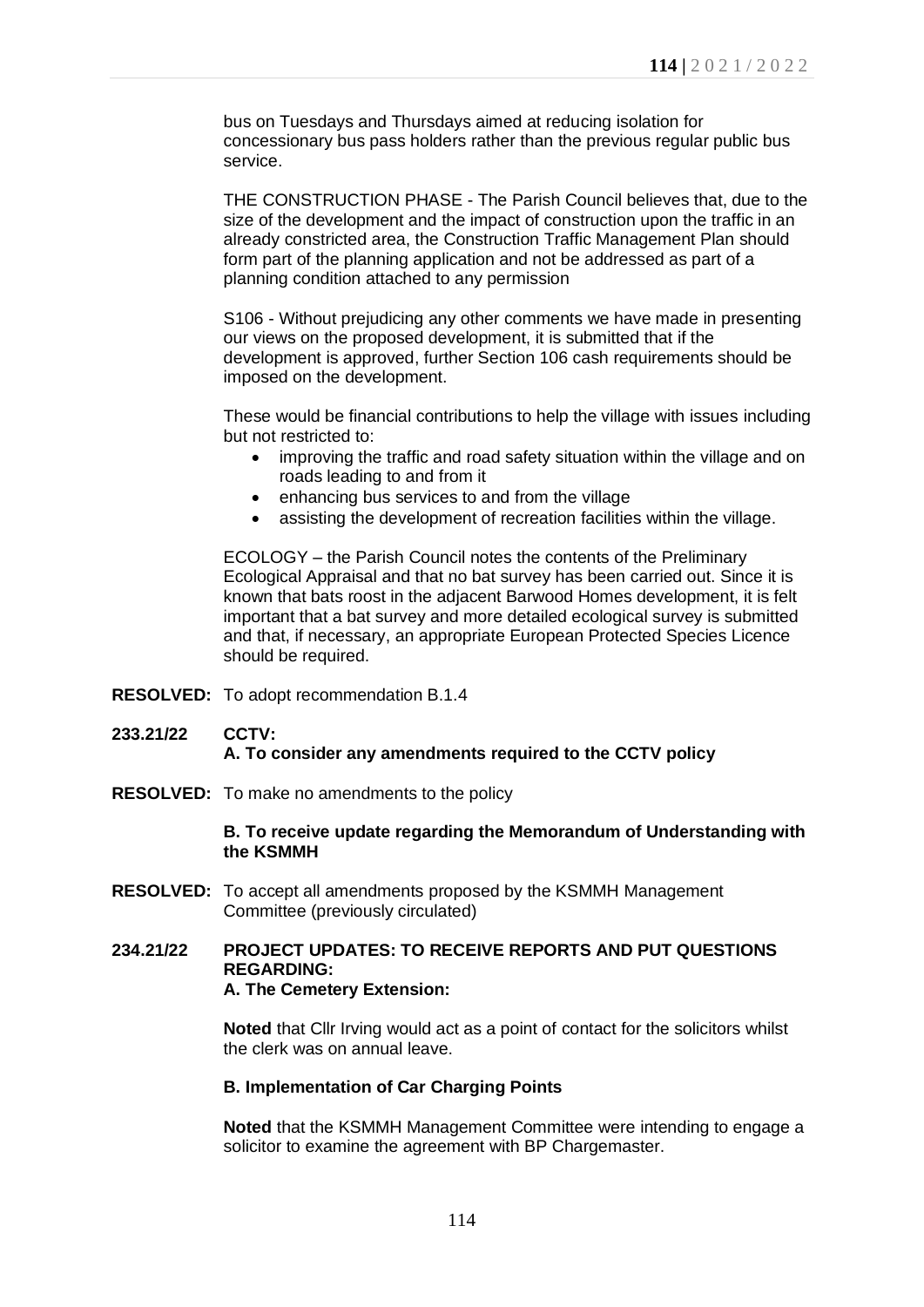## **C. Communications Working Group**

**Noted** that the number of responses (96) to the survey regarding the website exceeded the limit for data retrieval with a free licence.

- **RESOLVED:** To approve expenditure of a licence to access to all data**.**
- **RESOLVED:** To pre-approve reasonable expenses made on behalf of the Parish Council by the Communications Group
- **235.21/22 TO RECEIVE UPDATE ON THE PHOTOGRAPHY COMPETITION ON THE WEBSITE**
- **RESOLVED:** To approve leaflet printing cots in the region of £40 to publicise the competition.

**Noted** that one further professional judge was sought.

### **236.21/22 TO CONSIDER RESPONDING TO THE PARLIAMENTARY BOUNDARY REVIEW CONSULTATION**

**Noted.**

- **237.21/22 COUNCILLOR AND WARDEN REPORTS: TO RECEIVE REPORTS AND PUT QUESTIONS TO:**
	- **A. Councillors For..:**
	- **A.1 Amenities**: **nil report**
	- **A.2 Cemetery: nil report**
	- **A.3 Communications: nil report**

**A.4 Lighting: noted** that there had been an incident of street lamp damage in Sandringham Road earlier in the evening.

**A.5 The Rec: noted** that the signs relating to dogs on leads needed checking for damage and any necessary orders for repair/renewal made **Action**: the Clerk

## **A.6 Traffic Calming and Highways: nil report**

**A.7 Litter Picking: noted** that the Litter Picking Group continued to collect a high volume of litter, some of which was outside the village boundaries.

**Agreed** to confirm with WNC their responsibilities for collecting litter. **Action**: the Clerk

## **Representatives:**

**B.1 King's Sutton Playing Fields Association: nil report**

**B.2 King's Sutton Millennium Memorial Hall: noted** that the AGM is on 11<sup>th</sup> April.

**B.3 Poor's Allotment Trust: nil report**

**B.4 Police Liaison: noted** that the beat bus was due on Wednesday 9<sup>th</sup> March 10am – 12 noon

**Agreed** to advertise the event on the Parish Council noticeboard. **Action**: the Clerk